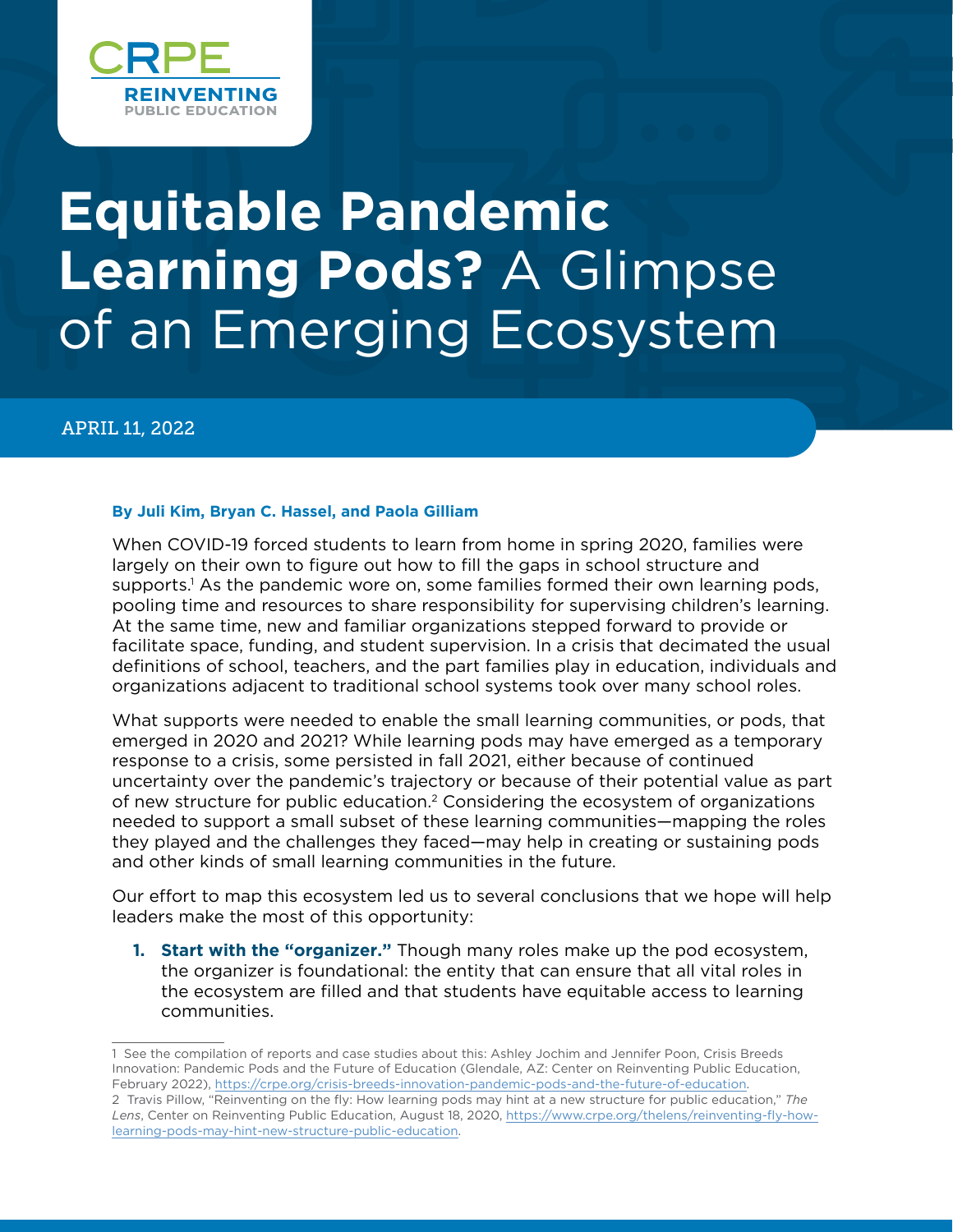- **2. Focus on ecosystem gaps.** Organizers can focus attention on ecosystem elements likely to be lacking based on our research, such as special-education services and assistance with finding staff for small learning communities.
- **3. Attend to funding.** To thrive outside the surreal pandemic setting, small learning communities would need a systematic and sustainable funding source (or sources). Possibilities include having some education dollars follow children to pods, tapping philanthropy, or "braiding" multiple sources (such as funds for childcare, after-school programming, or student support).
- **4. Move (with caution!) toward accountability.** If pods become not a temporary phenomenon but a durable part of the landscape, policymakers will need to determine how to ensure these learning communities are safe and effective, without squashing the diversity and innovation that are their hallmarks.
- **5. Pursue equity.** Although the proliferation of small learning communities serving a diversity of children showed that pods can advance equity, any decentralized activity that requires resources will favor the advantaged—unless strong actors counterbalance that force with an equity-oriented agenda. Organizers can play the critical role of ensuring that small learning communities serve students who need learning boosts the most.

# **Remote learning unravels the traditional school model**

For families, prepandemic schools provided, at least somewhat, a one-stop shop for instruction, meals, extracurricular and social activities, a place for their children to be during work hours, and specialized supports for educational, social-emotional, mental-health, and social-service needs. Closing school buildings unbundled these core elements: Though schools continued to provide instruction via packets of materials or through live or asynchronous online work, distributed breakfasts and lunches to students, and offered limited services such as counseling to students by phone or online, disconnecting students from the school building created an opportunity for an à la carte approach to school.

Though homeschools and microschools existed before COVID-19, more families chose them during the 2020–21 school year, as well as the pandemic pods that cropped up when schools closed in spring 2020. Some districts and schools created small learning communities, but most were run by parents or were coordinated and operated by community-based organizations.3

<sup>3</sup> For an analysis of the landscape of small learning communities that emerged in response to COVID-19, see the following: Carolyn Gramstorff, "Mapping the Pandemic Learning Landscape," *Medium*, August 30, 2020, [https://](https://medium.com/@carolyngramstorff/mapping-the-pandemic-learning-landscape-2b1b21279d4a) [medium.com/@carolyngramstorff/mapping-the-pandemic-learning-landscape-2b1b21279d4a](https://medium.com/@carolyngramstorff/mapping-the-pandemic-learning-landscape-2b1b21279d4a).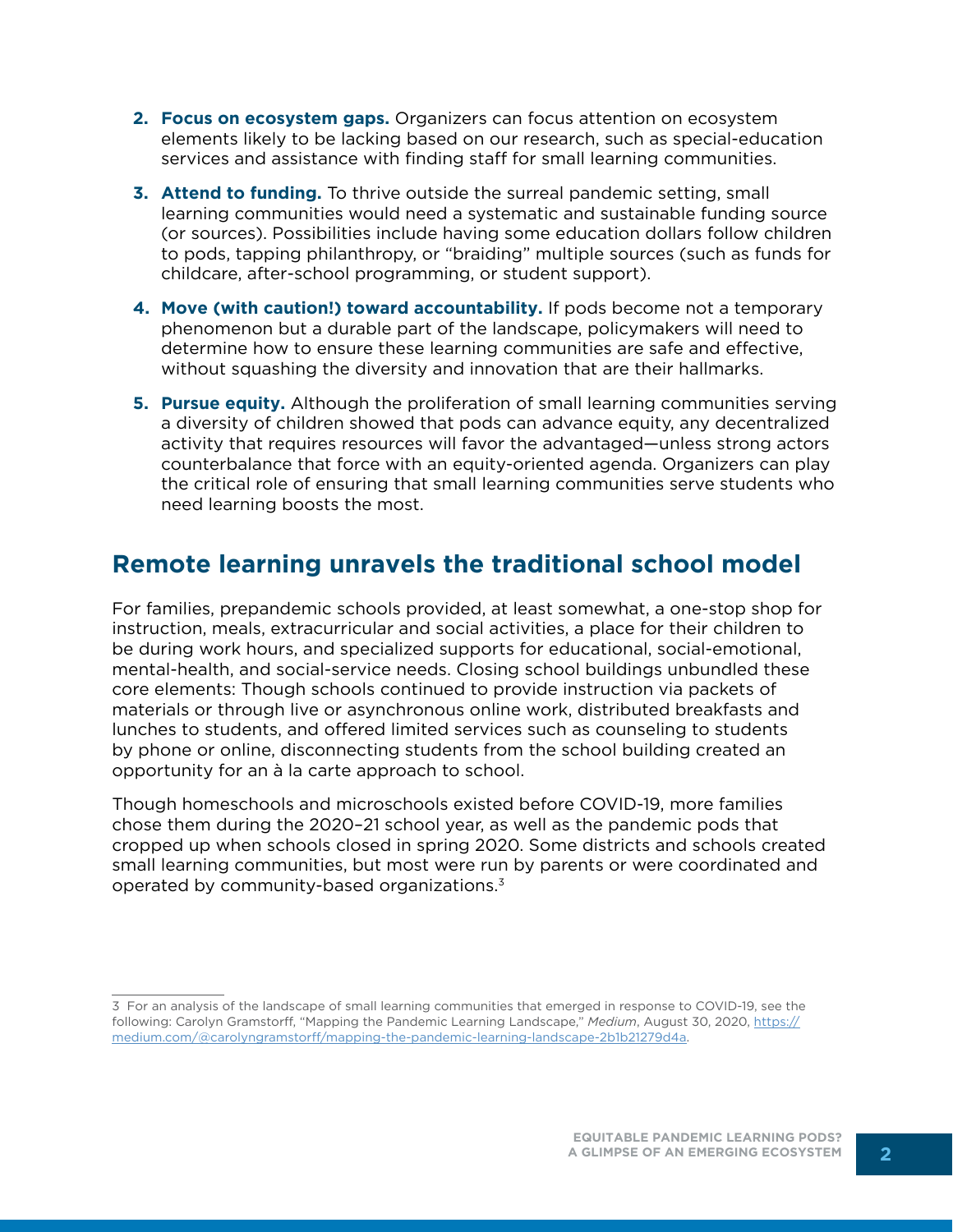## **New ecosystem of pod support organizations emerges**

Reminiscent of the development of a supportive ecosystem that enabled the charter sector to grow and persist,<sup>4</sup> an ecosystem of organizations supporting pandemic learning communities emerged. Largely comprising community-based entities including nonprofits, civic agencies, and private businesses—these organizations played distinct but sometimes overlapping support roles. Some were newly formed; others shifted their regular operations to redirect staff and resources to implement these roles.

Using a sample of six small learning communities that operated during the pandemic—including parent-run and community pandemic pods, homeschools, and microschools (see [vignettes](https://docs.google.com/document/d/1p0D5Ih2_svOQoBvEym3vf1FHmh2wIkm4/edit#heading=h.gjdgxs) and [map](https://docs.google.com/document/d/1p0D5Ih2_svOQoBvEym3vf1FHmh2wIkm4/edit#heading=h.30j0zll))—we developed a typology of support roles that individuals and organizations played based on the functions they served or the services they provided.

#### **An Ecosystem of Pandemic Learning Community Support Roles**

*Note: Individual organizations may play multiple roles within this list.*

**Organizers:** Preexisting or newly formed organizations that sponsored pandemic learning communities and that convened/coordinated partners and community members to design, organize, and operate the learning communities and to recruit families, hosts, and staff.

**Funders:** Local and national organizations—sometimes city or state governmental bodies—that directly funded pandemic learning communities or served as intermediaries to raise, collect, and/or disburse private and/or public funds to learning communities or their operators.

**School of record:** Where students were officially enrolled—public school, private school, or homeschool. Some learning communities were the school of record; more commonly, students attended another school virtually, which served as the school of record.

**Operators:** Often synonymous with school of record prepandemic, learningpod operators were individuals or organizations who hired learning facilitators (below) and often served as hosts (below), providing space for learning pods to meet. They sometimes provided supplemental curriculum but generally relied on students' schools of record for academic curriculum and instruction.

<sup>4</sup> See, for example, the following: Bryan C. Hassel, Veronica Brooks-Uy, and Olivia Perry, *Beyond District/Charter: How City Leaders Catalyze and Support Systems of Great Schools* (Memphis, TN: Education Cities, 2017), [https://](https://files.eric.ed.gov/fulltext/ED585207.pdf) [files.eric.ed.gov/fulltext/ED585207.pdf](https://files.eric.ed.gov/fulltext/ED585207.pdf); Juli Kim, Tim Field, and Elaine Hargrave, *Growing a High-Quality Charter Sector: Lessons from Tennessee* (Chapel Hill, NC: Public Impact and Broomfield, CO: Charter School Growth Fund, 2016), [https://publicimpact.com/wp-content/uploads/2017/10/Growing\\_a\\_High-Quality\\_Charter\\_Sector\\_Lessons\\_](https://publicimpact.com/wp-content/uploads/2017/10/Growing_a_High-Quality_Charter_Sector_Lessons_from_Tennessee.pdf) from Tennessee.pdf; and Christen Holly, et al., *Ten Years in New Orleans: Public School Resurgence and the Path Ahead* (New Orleans, LA: New Schools for New Orleans, 2015), [http://newschoolsforneworleans.org/wp-content/](http://newschoolsforneworleans.org/wp-content/uploads/2015/06/Public-School-Resurgence-Full-Report-FINAL.pdf) [uploads/2015/06/Public-School-Resurgence-Full-Report-FINAL.pdf](http://newschoolsforneworleans.org/wp-content/uploads/2015/06/Public-School-Resurgence-Full-Report-FINAL.pdf).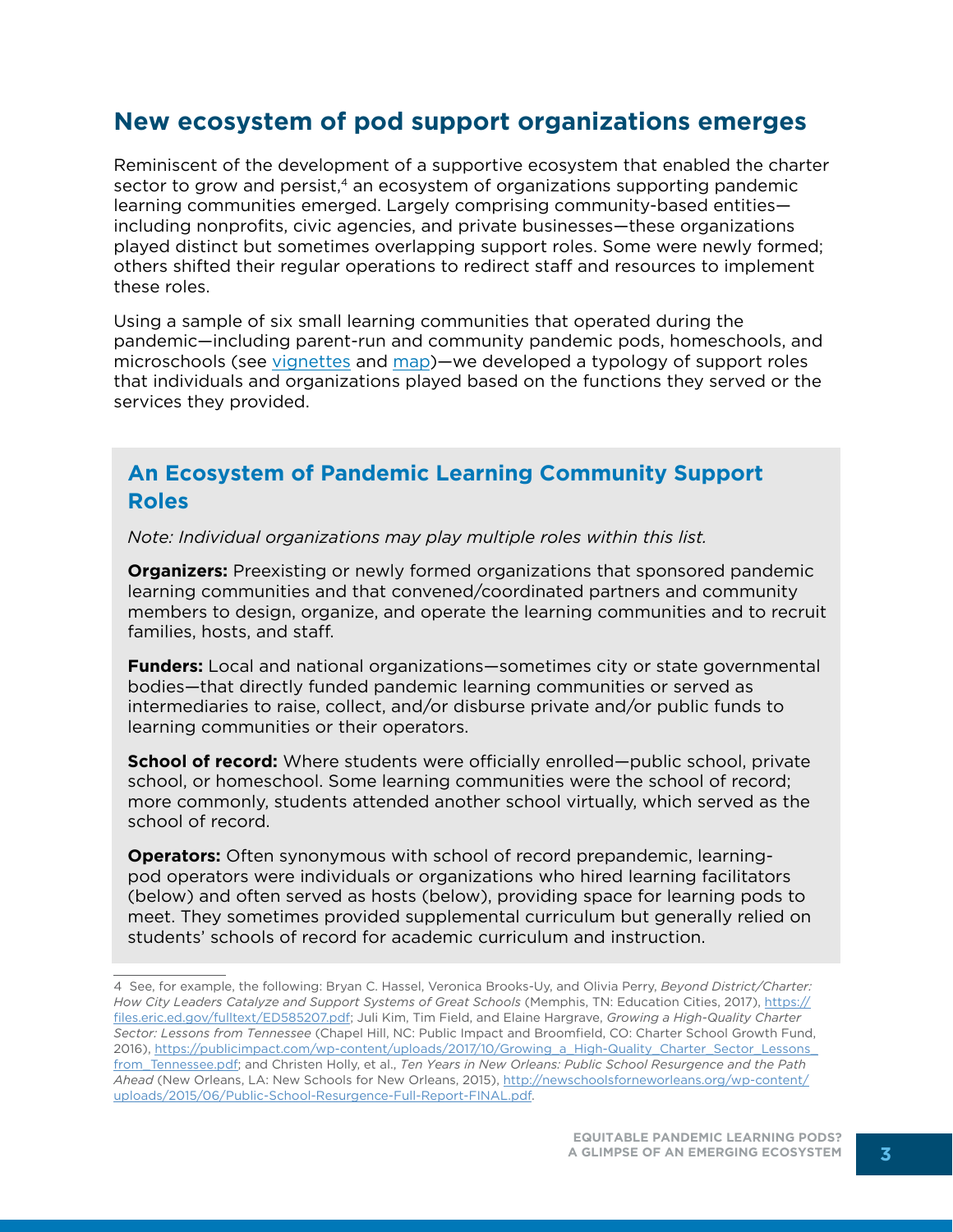**Hosts:** Provided a safe physical space in which students can learn, including Wi-Fi access and possibly digital devices, such as laptops and tablets.

**Facilitators:** Adults who directly supervised students in pandemic learning communities. In parent-run pods and in homeschools, this could be a parent, a teacher, or a tutor. In community-based small learning communities, that could include teachers, tutors, and nonteacher adults, such as volunteers, out-of-schooltime providers, and staff at host sites whose role was to supervise students to ensure their safety, lead them in instruction or keep them focused on remote instruction offered by their school of record or online learning platform, ensure students had working digital equipment, and monitor recess and meals.

**Curriculum and instructional supports:** Individuals and organizations that provided resources to supplement the main curriculum used in small learning communities.

**Other operational supports:** Addressed noninstructional but essential needs, such as student transportation to and from learning community sites, meals, school supplies, IT connectivity, hardware and software, and facilities maintenance.

**Family navigators:** Provided families with information about learning options, in some cases coordinating the marketplace of opportunities for students and families. These ranged from organizations that provided basic matchmaking functions, such as making descriptive lists of options available to families, to those that played a more full-blown "navigator" role, helping families make decisions.

**Regulators:** Were responsible for ensuring that operators, facilitators, and hosts adhere to a set of standard expectations regarding—at a minimum—instructional quality, student-performance outcomes (whether growth or achievement), student physical and mental health and safety, and fiscal management. Many pandemic learning communities operated in a regulatory greenfield, free from direct oversight, whether because no rules yet existed to govern their activities or because they just went unnoticed due to pandemic-induced chaos and distraction. If similar learning communities continue, some entity would ideally promulgate standards and policies governing oversight, and hold organizers and operators accountable for meeting them.

#### **Organizers**

Organizers took the initiative to create learning pods. While an organizer might establish just a single pod, many organizers formed to create systems of multiple pods, across a whole city or part of town. Their role included convening and coordinating partners and community stakeholders to design, organize, and operate pods. They brought partners together to address operational issues, including identifying pod hosts and facilitators, and ensured that pods had funding. Organizers also recruited families to join pods operated by community-based organizations, matched families to form parent-run pods together, or matched teachers to small learning communities of any type.

In 2020, parents were some of the first learning pod organizers. Many early reports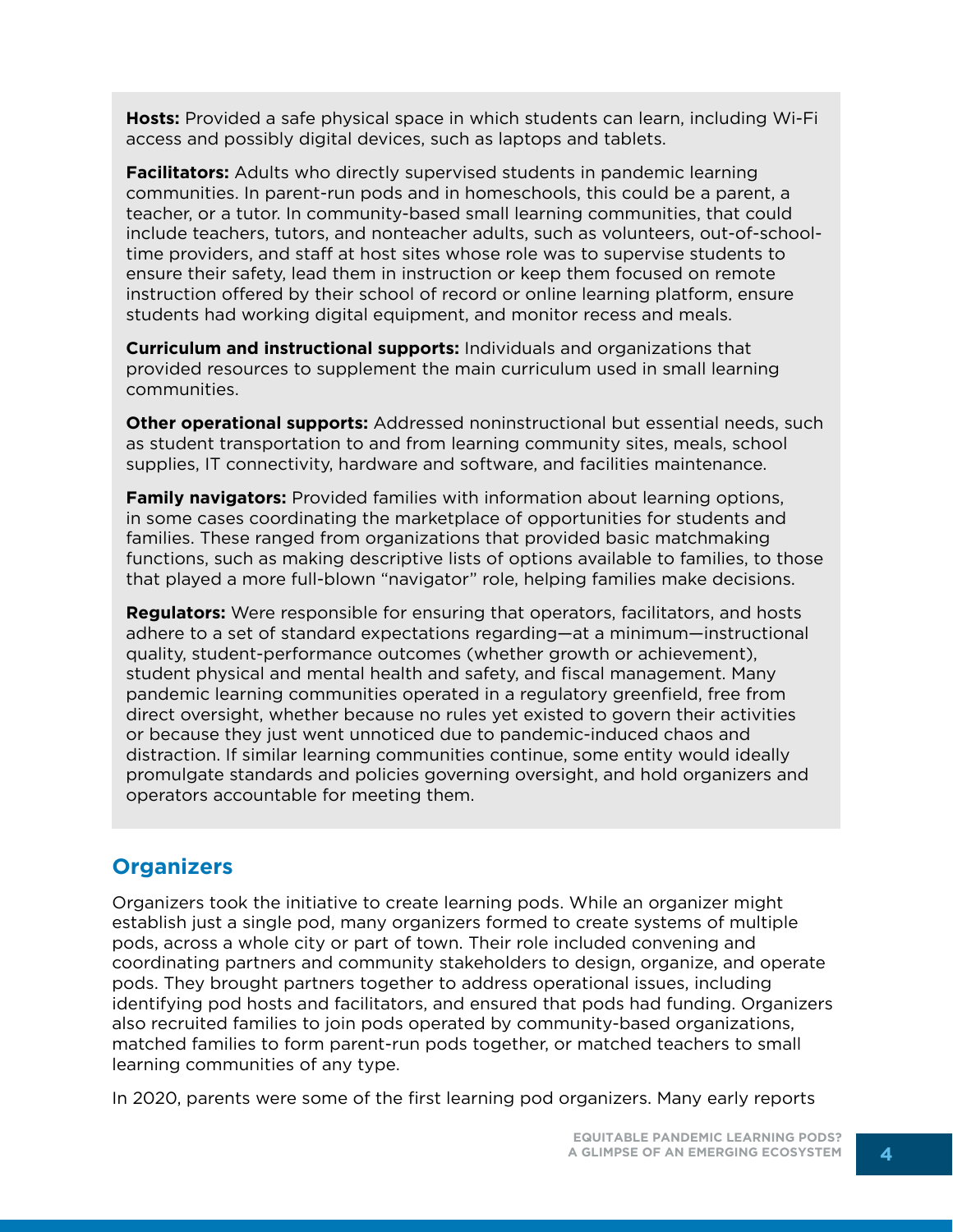on "pandemic pods" described families coming together to share supervision responsibilities for children learning remotely or hiring tutors for this supervision.<sup>5</sup>

Some existing organizations acted independently or formed collaboratives to organize learning pods. The Cleveland Foundation, a community foundation that leads and supports community enrichment and grantmaking, joined with the Cleveland Metropolitan School District to organize partners from an existing out-ofschool-time district initiative to form academic learning pods (ALPs). In 2007, the Cleveland Foundation had established MyCom to support a network of after-school care and summer programs. The foundation and its partners mobilized these out-ofschool-time providers to quickly set up ALPs with MyCom providing management support. In North Las Vegas, Nevada Action, an existing community-based nonprofit focused on ensuring that all Nevada children have diverse, high-quality education options, collaborated with the city council to open the Southern Nevada Urban Micro Academy for students in North Las Vegas whose parents were essential workers in surrounding communities.

**Boston, Massachusetts—**Several community-based organizations—the YMCA of Greater Boston, Latinos for Education, Inquilinos Boricuas en Acción, and The BASE—served as organizers of the Boston Community Learning Collaborative to form learning pods for underserved students facing a year of remote learning. With a grant from The Lynch Foundation, a private family foundation in Boston, three of the partners operated pods—two hosted at their own facility and one hosted at a church. Their participating students were largely enrolled in Boston Public Schools; the Community Learning Collaborative organizers developed curricula to supplement their homeschools' academic curriculum. They created an enrichment curriculum designed to nurture students' nonacademic growth related to physical, mental, and social-emotional health and a culturally relevant curriculum addressing students' identities. The collaborative also prioritized hiring learning-pod facilitators who reflected the racial and ethnic identities of pod participants, so the organizations hired predominantly Black and Latinx adults, over half of whom had bachelor's or master's degrees. Because they were hired as counselors, pod facilitators did not need teaching credentials, though the majority were educators.

New entities also formed specifically to create or support pods, particularly to ensure that pods were not solely for wealthy families or that they addressed certain needs, such as students' social-emotional well-being or focusing on culturally relevant instruction and support. In Boston, several organizations—the YMCA of Greater Boston, Latinos for Education, Inquilinos Boricuas en Acción, and The BASE formed the Boston Community Learning Collaborative to organize learning pods for underserved students facing a year of remote learning. Also formed during the pandemic, Equity Pods was an online community that supported the implementation of learning pods and community programs for children of color to help bridge academic gaps between White and Black/Brown students. The organization helped

<sup>5</sup> See the following: "The Rise of Pandemic Pods," WAMU Radio, National Public Radio, August 12, 2020, [https://](https://www.npr.org/2020/08/12/901746967/the-rise-of-pandemic-pods) [www.npr.org/2020/08/12/901746967/the-rise-of-pandemic-pods;](https://www.npr.org/2020/08/12/901746967/the-rise-of-pandemic-pods) Melinda Wenner Moyer, "Pods, Microschools and Tutors: Can Parents Solve the Education Crisis on Their Own?" *New York Times*, July 22, 2020, [https://www.nytimes.](https://www.nytimes.com/2020/07/22/parenting/school-pods-coronavirus.html) [com/2020/07/22/parenting/school-pods-coronavirus.html](https://www.nytimes.com/2020/07/22/parenting/school-pods-coronavirus.html); and Michael B. Horn, "The Rapid Rise of Pandemic Pods," *Education Next* 21, no. 1 (Winter 2021), [https://www.educationnext.org/rapid-rise-pandemic-pods-will-parent](https://www.educationnext.org/rapid-rise-pandemic-pods-will-parent-response-covid-19-lead-to-lasting-changes)[response-covid-19-lead-to-lasting-changes](https://www.educationnext.org/rapid-rise-pandemic-pods-will-parent-response-covid-19-lead-to-lasting-changes).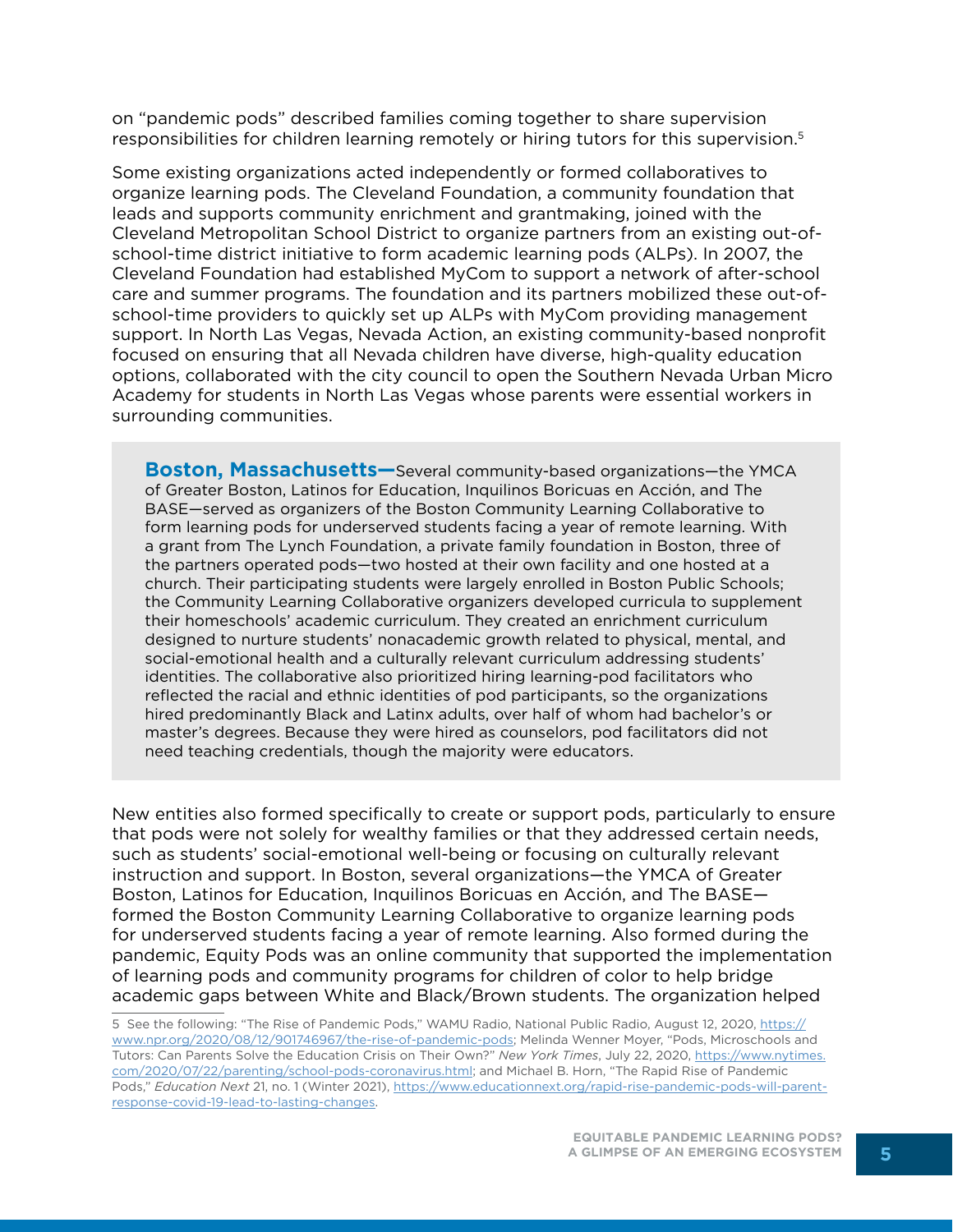provide resources, such as curriculum and funding, and connect educators and those interested in forming learning pods.

The organizer was perhaps the most critical member of the learning-pod ecosystem. Early reports of pandemic pods were mostly associated with affluent families who acted as their own organizers, hiring a teacher and coordinating the location and schedule of their personal pods. Hearing about wealthy parents pulling students out of schools to create learning pods helped inspire entities in several cities to become "organizers," setting a vision for more equitable access to small learning communities. In Cleveland, for example, the district and the Cleveland Foundation organized pods focused on students who lacked a home setting conducive to remote learning or an adult present during the day to supervise schoolwork.

**Cleveland, Ohio—**Cleveland Metropolitan School District, the Cleveland Foundation, MyCom, and United Way organized ALPs for students lacking adult supervision at home or a space conducive to remote learning by using their established connections with neighborhood organizations that provided students with out-of-school-time support. MyCom, a network of out-of-school-time providers created by the Cleveland Foundation in 2007, worked with the providers to establish the learning pods and provided pod oversight and management. The out-of-schooltime organizations operated and hosted the pods, shifting current staff into facilitator roles and, in most cases, hiring additional staff. The Cleveland Foundation and United Way, among others, combined funds to pay the out-of-school-time providers. District schools remained students' schools of record and provided remote instruction, though learning pods tailored their additional time to offer tutoring and other programs based on their prepandemic programming. The Cleveland Foundation hired a consultant to provide professional development twice a week to the facilitators. Some individual out-of-school-time providers provided more onsite training for their pod staff.

A diverse and broad set of community-based organizers may help ensure a range of learning-pod opportunities—in terms of learning environment, curricular focus, and student supports—that are equitably accessible to any family seeking to participate in or form their own small learning community.

#### **Funders**

Though some families had the means to fund their own learning pods, other funding sources emerged in 2020 so more families could join small learning communities. These could be local or national organizations that directly funded pods. For example, The Lynch Foundation, a private family foundation in Boston, made a grant to the Boston Community Learning Collaborative to implement learning pods; Engaged Detroit received funding from the National Parents Union to support a homeschooling network serving families affected by pandemic-fueled school closures. Organizations also served as intermediaries to raise, collect, and/or disburse private or public funds to learning pods or their operators. MyCom and United Way in Cleveland disbursed funds from funding sources to the out-of-school-time providers that led learning pods. Though local nonprofit organizations dominated among learning-pod funders, public monies sometimes funded learning pods. In North Las Vegas, Nevada Action received city funds for the microschool it created.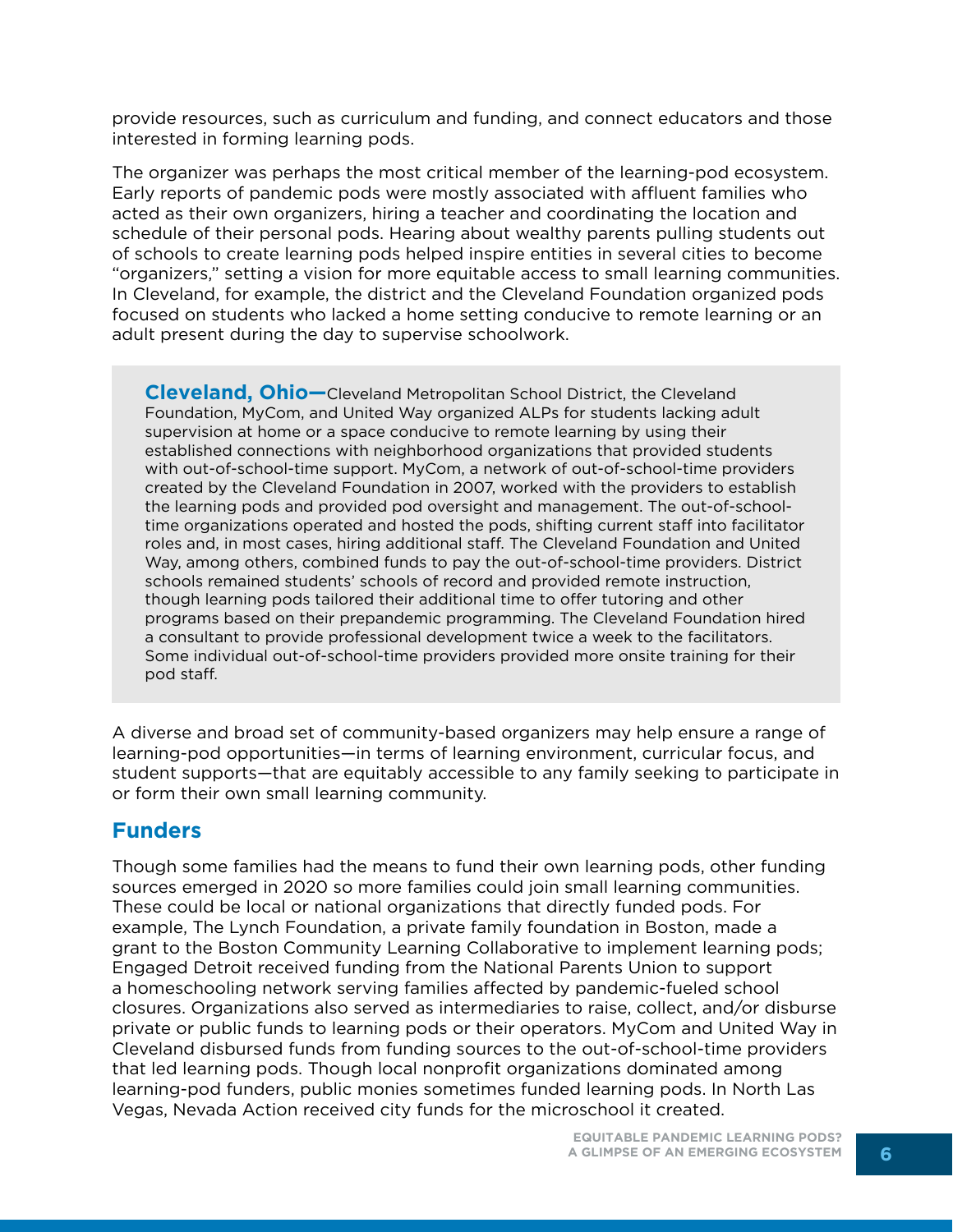Funding presents potentially the greatest barrier to the ability of small learning communities to form and persist, especially in a way that allows equitable opportunity for any student and family to participate. Without state policies that direct funds to families to spend on education at their discretion, families are either left to their own means or dependent on a community source for pod funding. Community organizations serving as organizers, operators, and hosts also needed a source of funding, and many turned to private philanthropy and fundraising.

### **School of record**

Though school closures displaced students from their usual learning locations, most continued to receive instruction from their schools of record, even if they were located in their learning pod each day. Cleveland students enrolled in learning pods, for example, continued to receive remote instruction from their district school while at the location of and under supervision of an out-of-school-time organization. In a CRPE survey, "55 percent of parents reported that 'all' or 'most' of their child's English language arts instruction was provided remotely by their school. For math, it was also 55 percent."<sup>6</sup>

In other small learning communities, the pod became the students' school of record, such as in North Las Vegas, where the city-funded Southern Nevada Urban Micro Academy was viewed by the state as a homeschool collective, meaning students had to leave their district and register as homeschoolers. This school is continuing in 2021–22 as a city-funded, homeschool-student microschool but is now operated by a Texas-based charter school network.

**Detroit, Michigan—**Engaged Detroit, a cooperative of 32 Black homeschool families, formed in August 2020 to share resources and coordinate coaching support for parents, helping them learn how to best lead their students in their studies. Homeschools were self-funded and family operated, with families creating their own curriculum, subject to the state's homeschool laws and regulations. Engaged Detroit hired former homeschoolers to serve as parent coaches, mentoring parents on constructing learning goals and objectives for their children that reflected each family's values and helping parents create and select academic curriculum and supplementary materials and extracurricular activities.

#### **Operators**

Prepandemic, operators and a student's school of record were the same thing—the entity responsible for curriculum and instruction—whether they were run by school districts, state education agencies that operate statewide virtual schools, nonprofits such as private schools, churches, or charter management organizations, or families operating homeschools. With pods, students enrolled in an operator's small learning community while remotely attending a different school of record, such as a local public school.

Learning pod operators hired facilitators (the adults supervising students) and often served as hosts for pods to meet. In Cleveland, the out-of-school-time organizations

6 Jochim and Poon, *Crisis Breeds Innovation.*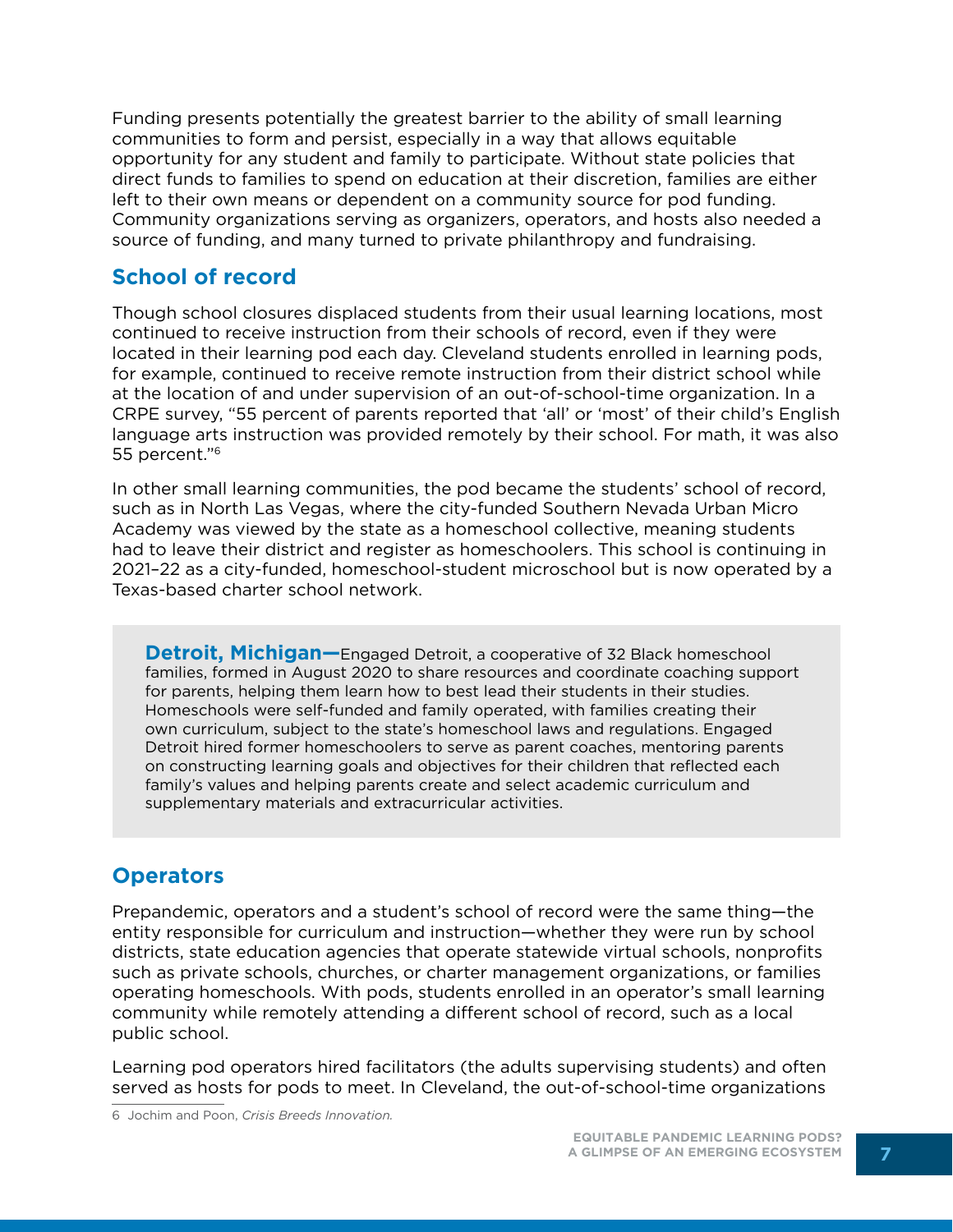that hosted the pods and employed facilitators served as the operators; most also used their prepandemic locations to house the pods, though some had to find larger spaces to accommodate COVID protocols. Cleveland Metropolitan School District provided remote instruction, and out-of-school-time organizations redirected existing staff to serve as pod facilitators and often hired more staff to serve students. The start-up KaiPods launched spaces where families could drop off their students; students attended their schools of record online with the in-person support of "learning coaches."<sup>7</sup>

Some operators relied on students' schools of record for academic instruction but provided supplemental curricula. For example, students in the Boston Community Learning Collaborative were largely learning remotely through their assigned public school. The collaborative supplemented the academic curriculum with an enrichment curriculum and a cultural relevance curriculum that the collaborative organizers developed. In many learning pods, a facilitator (such as a tutor or volunteer) supported or monitored students' use of curriculum without guidance from the actual instructor or curriculum developer. In some cases, operators new to remote learning got help creating stronger structures. For example, Community Works Louisiana staff worked with parents whose students participated in the homeschool pod to set up a curriculum and schedules.

The return to in-person school in the 2021–22 school year somewhat reestablished definitional boundaries. Data suggest that the number of students enrolled in traditional public schools has decreased over the course of the pandemic, with homeschool and private school numbers increasing; in all these environments, the operator's role is clear. But if learning pods persist in which the operator and the school of record are different, or if districts continue to expand virtual academy offerings, these arrangements may challenge traditional notions of accountability. Can schools be held fully accountable when their students are learning elsewhere, with a different organization facilitating their activities? And how should operators be held accountable for their contributions to students' learning?

#### **Hosts**

Hosts provided small learning communities with a safe space conducive to learning. Their facilities provided Wi-Fi and possibly devices such as laptops and tablets. Hosts potentially overlapped with other roles, as the host may also be the learning-pod organizer or operator. In 2020, hosts of small learning communities used a variety of locations, including commercial offices and retail spaces; community-based nonprofit facilities, such as libraries, churches, and out-of-school-time centers; and homes.

Both the Boston Community Learning Collaborative and the Cleveland learning pods used community-based nonprofit spaces. Two of the four community-based organizations that formed the Boston Community Learning Collaborative hosted learning pods at their facilities. A third used space in a local church. Various outof-school-time providers hosted and operated the Cleveland pods. Black Mothers Forum, a network of homeschoolers, realized that homes would not work for all of their families, as some needed an alternate location for their children's school day. They acquired space for this purpose.

<sup>7</sup> Natasha Mascarenhas, "KaiPod Learning thinks 'learning pods' are here to stay," *TechCrunch*, August 18, 2021, [https://techcrunch.com/2021/08/18/kaipod-learning-thinks-learning-pods-are-here-to-stay.](https://techcrunch.com/2021/08/18/kaipod-learning-thinks-learning-pods-are-here-to-stay)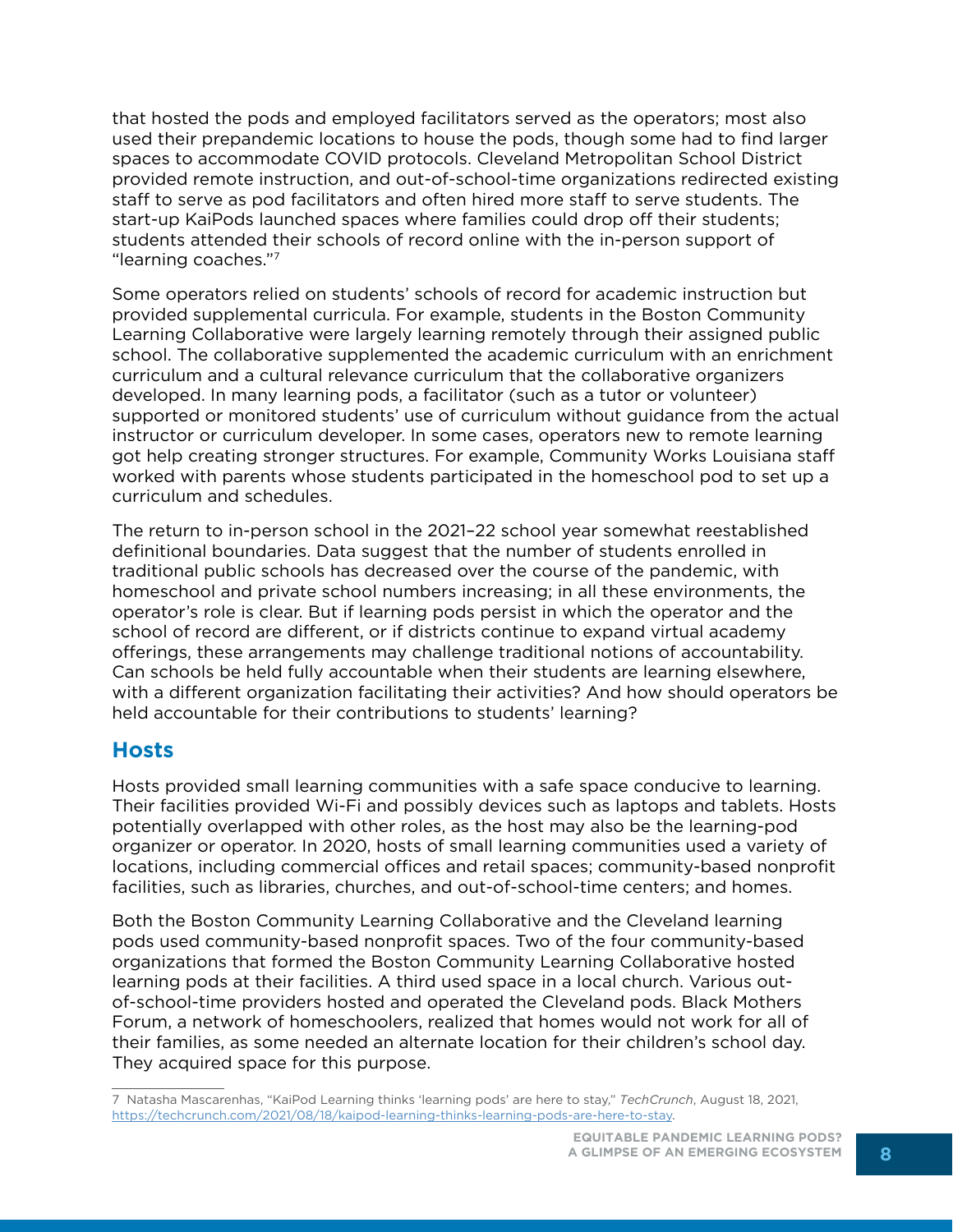In North Las Vegas, the Southern Nevada Urban Micro Academy was hosted in three city-owned buildings—two recreation centers and one library—due to the collaboration between Nevada Action and the city to set up the microschool.

During the COVID-19 pandemic, small learning communities redefined the types of places that could host "school." Because they were generally small, they could find many suitable options for hosting them, especially when many spaces were otherwise shuttered during the pandemic. In a world of ongoing learning pods, a wide range of nonprofit and privately operated spaces could potentially host pods, such as museums, businesses, and higher-education campuses. But owners and operators would have to be concerned about any childcare, education, or health and safety regulations that would apply to them, so allowances or incentives may be needed to encourage potential hosts to open their doors. Organizers would also ensure accessibility: Are facilities located in places reachable by the families they wish to serve? Are there alternative modes of transportation that could be organized to ensure transport is not a barrier to equitable access when families cannot drive their students to the facility?

**New Orleans, Louisiana—**With funding from the Vela Education Fund, a national nonprofit focused on accelerating education innovation, Community Works Louisiana, a New Orleans community organization that previously ran outof-school-time activities, opened two learning pods—one for district students who were children of teachers and another for homeschool students. Community Works hosted the homeschool learning pod at its office building; a local public school hosted the learning pod for children of teachers. Community Works Louisiana's staff developed STEAM activities that were consistent with state standards to use during nonacademic time to encourage play and introduce students to new learning experiences and skills. All pod facilitators were experienced staff members with three to eight years of experience working with Community Works Louisiana. Though they were not certified teachers, they were a racially diverse group with a range of skills useful for enrichment programming, such as martial arts, art, and fashion design. Community Works Louisiana's director of education, who supervised the pods, trained staff in developing lesson plans and instructional materials. Community Works also provided access to diversity, equity, and inclusion training for facilitators and used its inclusion lead staff member to support staff in developing learning plans for students with special needs.

#### **Pod facilitators**

Facilitators were the adults who directly supervised students in learning pods. In parent-run pods and homeschools, the facilitator may have been the parent, a teacher, or a tutor. According to a CRPE survey, the most popular option was to hire a professional with a background in education. Of surveyed families, 43 percent hired a teacher to supervise their pod, and another 25 percent hired a paraprofessional educator, versus 39 percent of families who cited supervision by one parent or a group of parents.8

In community-based learning pods, facilitators included former teachers, tutors, and nonteacher adults, such as volunteers, the staff of out-of-school-time providers, and

<sup>8</sup> Jochim and Poon, *Crisis Breeds Innovation*.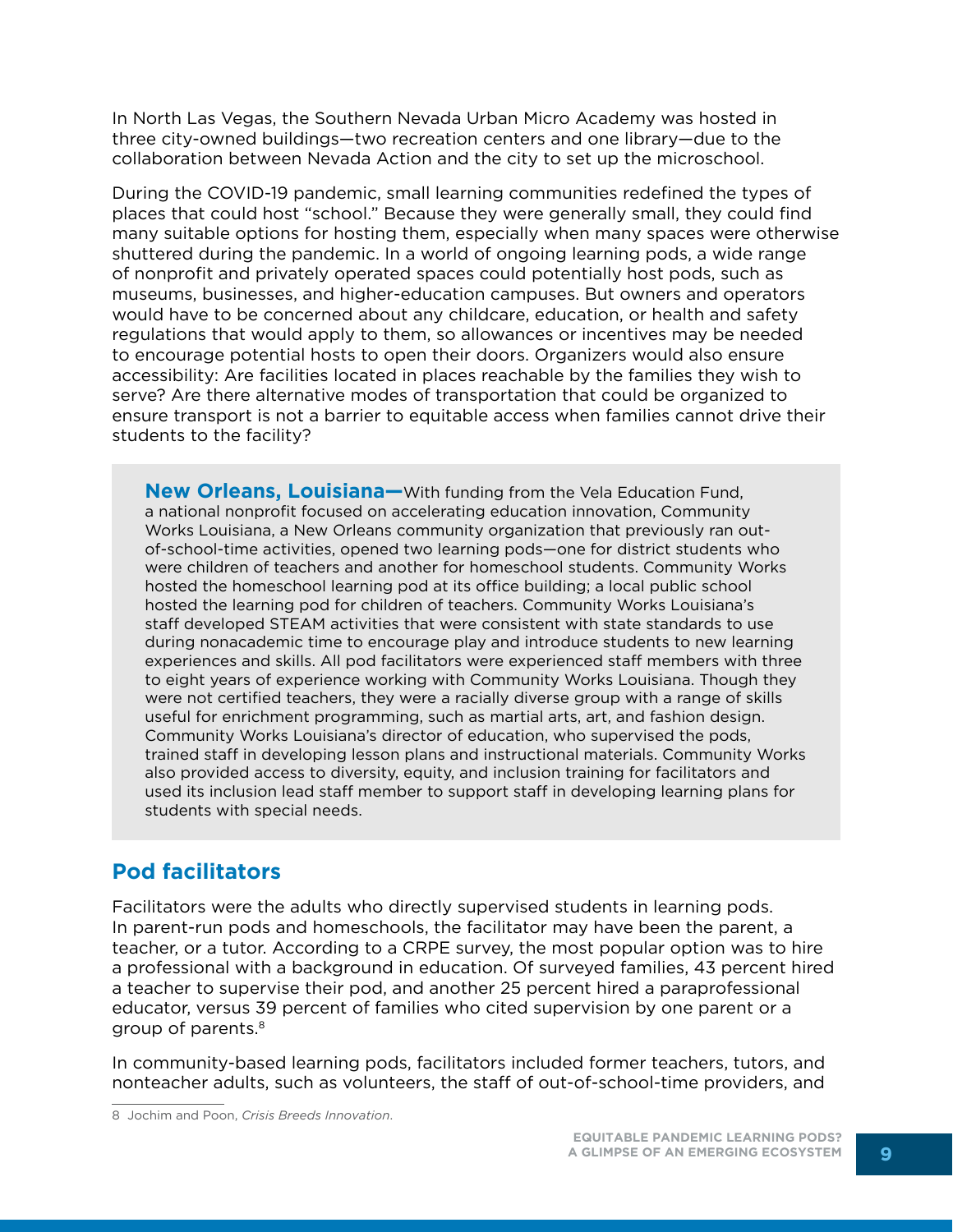staff at host sites. Their roles included supervising students to ensure their safety, making sure that they had working hardware and Internet connections, keeping students engaged in the remote instruction offered by their home school or online learning platform, and monitoring recess and meals.

Some pods focused on hiring facilitators who had previous education experience to help lead or guide students through their curriculum. The Boston Community Learning Collaborative prioritized hiring learning-pod facilitators who reflected the racial and ethnic identity of pod participants, so it hired predominantly Black and Latinx adults, over half of whom had bachelor's or master's degrees. Because they were hired as counselors, they did not need teaching credentials, though the majority had backgrounds as educators. The Southern Nevada Urban Micro Academy employed facilitators called "learning guides" to lead curriculum and support students' academic progress using resources from Prenda and Cadence Learning. Due to state restrictions, learning guides could not be called teachers, but many were former teachers, substitutes, and tutors.

Other pods where students received remote instruction from their schools of record were more flexible with facilitator experience because they were not leading instruction. Cleveland out-of-school-time providers that hosted pods used their existing staff members and hired additional staff, most often those representative of students' home communities, to facilitate their learning pods.

Generally, teachers continued to teach during the 2020–21 school year, but they delivered virtual instruction from their homes or empty school buildings. Although teachers did become pod facilitators in some cases, collective bargaining and other contractual agreements prevented many from leading pods while continuing to be employed as teachers. The need for adults to be physically present with students presented opportunities for small learning communities to look beyond the traditional classroom instructor to community members, including nonprofit volunteers, childcare and out-of-school-time providers, and tutors. But unlike the paraprofessionals employed in schools, pod facilitators typically did not work under the supervision of licensed teachers. The level of instructional training and support they received varied. If small learning communities persist, organizers, operators, and regulators will need to assess what approaches to staffing work best in different kinds of pods.

#### **Facilitator, program, and curriculum supports**

The shift to remote learning in spring 2020 precipitated greater demand for supports for pod facilitators, educators, noneducators, and students. Facilitators needed guidance in supporting student learning, managing behavior, and addressing socialemotional issues. Pods also needed resources to supplement students' curriculum due to their concerns about catching students up, relieving students' isolation, or the need to focus on equity.

Operators pursued a range of approaches to supporting facilitators.

**• Employing external contractors:** The Southern Nevada Urban Micro Academy used Prenda and Cadence Learning for curriculum—both of which included services for its facilitators known as learning guides. Prenda provided training and support, including a message board with learning guides in other locations.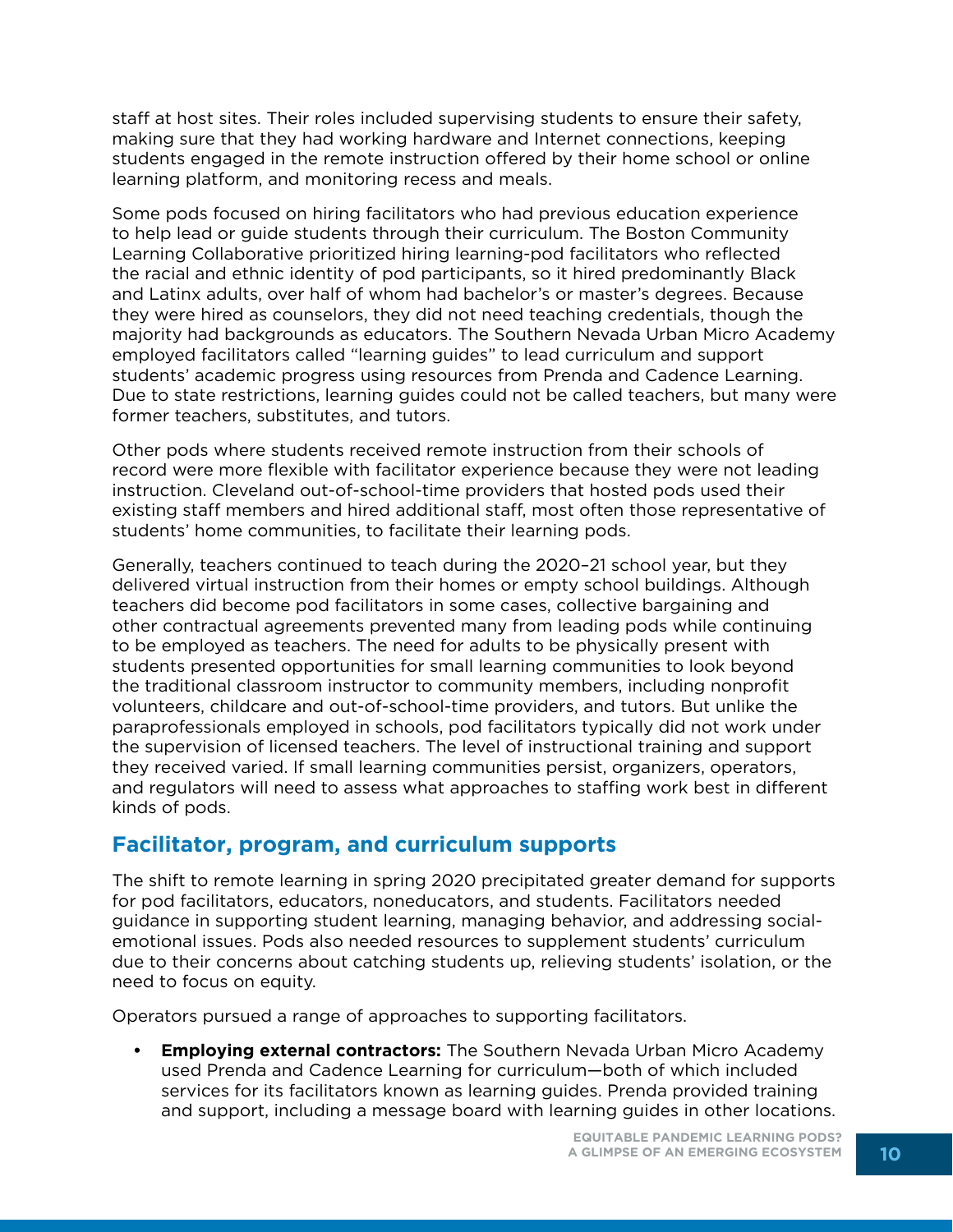Cadence Learning provided training and mentor teachers for learning guides, including preparation for instruction, materials, and twice-weekly professional development. The Cleveland Foundation hired a consultant to provide professional development twice a week on instructional support to the out-ofschool-time program staff who served as facilitators.

**• Providing supports directly:** Some operators relied on in-house supports; for example, Community Works Louisiana's director of education, who supervised the two learning pods that Community Works hosted and facilitated, trained staff in developing lesson plans and instructional materials. Community Works also provided access to diversity, equity, and inclusion training for facilitators and used its inclusion lead staff member to support staff in developing learning plans for students with special needs. In Cleveland, some individual out-ofschool-time providers who hosted and facilitated learning pods provided more on-site training for their staff.

In Michigan, Engaged Detroit provided coaches to help parents learn how to support students in learning. Coaches mentored parents on constructing learning goals and objectives for their children that reflected each family's values and supported parents in creating and selecting academic curricula and supplementary materials and extracurricular activities.

The Boston Community Learning Collaborative organizers developed curricula to supplement public school instruction: an enrichment curriculum designed to nurture students' nonacademic growth related to physical, mental, and socialemotional health and a culturally relevant curriculum addressing students' identity.

**• Leaving it to facilitators:** Our sample does not provide insight into how independent learning pods not part of a collective or a larger network got connected to such supports. CRPE's survey suggests that in many cases, facilitators were left to their own devices in finding needed support:

To find more support, some pod instructors turned to the Internet, social media, or other "crowdsourced" resources. One instructor turned to the Internet to find "other teachers [to] bounce ideas off of" and help problemsolve in real time. Several instructors reported reaching out to a Facebook group for pandemic pods to source new ideas for the challenges they encountered. One instructor even learned "on the fly" by taking education classes online.9

Small learning communities offer great potential to create personalized learning settings with individualized supports. Outsourcing curriculum and program supports opens up new sources of expertise related to individual student needs and interests. But with students receiving services in a decentralized, widely varied range of settings, issues of equitable access can emerge. For example, a number of online providers offer curriculum and instructional supports, but only some of them are free, limiting options for families that cannot afford them. Similarly, a number of entities help match families with teachers and tutors to lead or support their pandemic pods, but these services can be expensive as well. No system currently ensures that

9 Jochim and Poon, *Crisis Breeds Innovation*.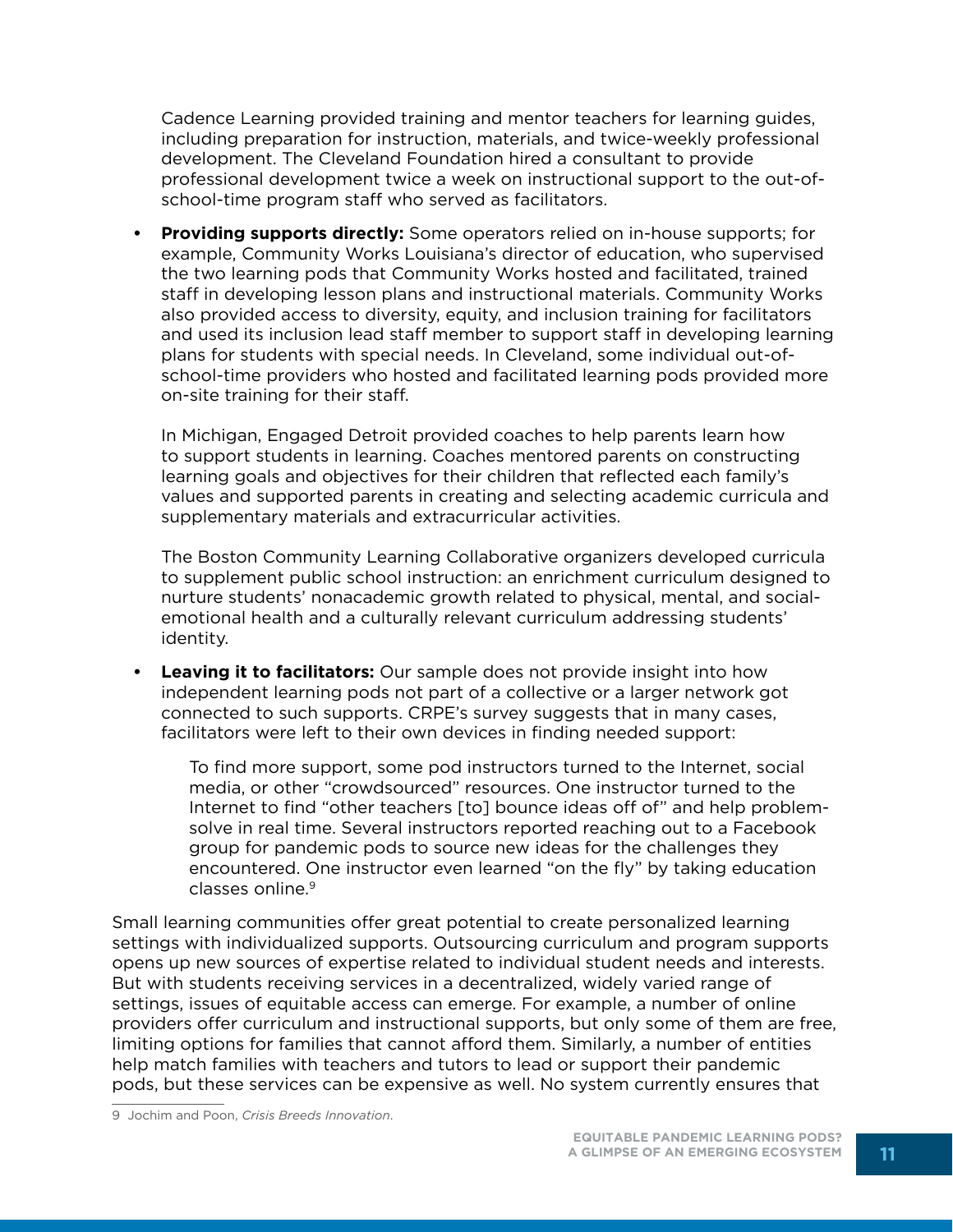services—particularly for students with learning differences and English language learners—are equitably accessible to students participating in learning pods.

One area of support that would need extra attention if small learning communities persist is special-education services. With their small size, pods are not positioned to provide a full array of services to students with disabilities. CRPE reported the following:

A parent in Utah who served as a pod instructor said that "the biggest drawback is, I don't have the same resources that public school teachers will have." One child in the pod struggled with handwriting, fine motor skills, and counting. If she were working in a public school, she said, she could have set him up with an occupational therapist immediately. But as a pod leader with no formal role in the school district, she had to make recommendations to the child's parents, who were then responsible for convincing the remote classroom teacher to reach the same conclusion and then relay it to the school to provide support.10

These issues (and others) present a major challenge to any city seeking to make small learning communities like pods an enduring, scalable part of the landscape: how to fund these communities and the supports they need to thrive. In the "Looking Ahead" section below, we provide some initial thoughts on how to address this challenge.

**North Las Vegas, Nevada—**Nevada Action, a community-based nonprofit focused on ensuring that all Nevada children have diverse, high-quality education options, collaborated with the City of North Las Vegas to open the Southern Nevada Urban Micro Academy (SNUMA) for North Las Vegas students or area students whose parents were essential workers. With city funds, SNUMA used two learning models: Prenda, a microschool program begun in 2018 in Arizona, for students in first and second grades, and Cadence Learning, a new learning model that offered coaching and instructional materials and lesson plans for facilitators, for grades three through eight. SNUMA employed facilitators called "learning guides" to lead curriculum and support students' academic progress. Due to state restrictions, learning guides could not be called teachers, but many were former teachers, substitutes, and tutors. SNUMA was viewed by the state as a homeschool collective, meaning students had to leave their district and register as homeschoolers.

#### **Nonacademic operational supporters**

Like schools, small learning communities required providers to assist with essential noninstructional needs, such as student transportation, nutrition, school supplies, technology needs, and facilities maintenance. For example, Three Square, a Southern Nevada food bank and hunger-relief organization, provided breakfast, lunch, and a snack to the Southern Nevada Urban Micro Academy, which the city helped organize.

The need to make spaces operable for learning pods created an opportunity for other community organizations to provide school supports that schools typically manage for themselves. For businesses or providers whose regular clientele or revenue sources dried up during COVID-19 shutdowns, supporting learning communities

10 Jochim and Poon, *Crisis Breeds Innovation.*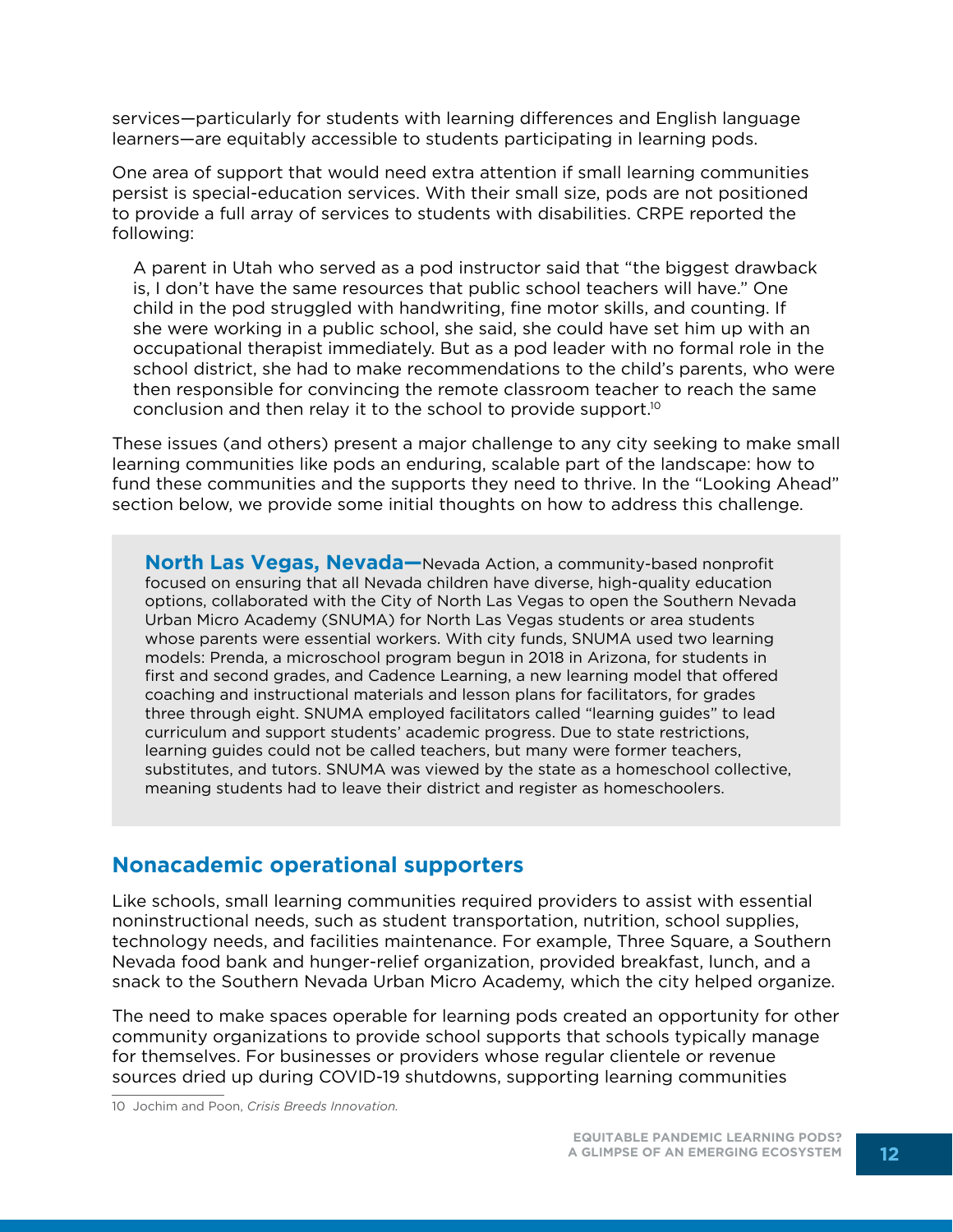presented an avenue for redirecting staff and replacing client and revenue streams. But sufficient funding for learning pods is a precursor to their continuing to extend these opportunities for operational supports.

#### **Family navigators**

In the 2020 pod ecosystem, some organizations helped families navigate pod options. For example, the Cleveland Metropolitan School District helped connect families to learning pods in their area. Out-of-school-time providers connected parents with resources and kept them updated with school and learning-pod information.

In a landscape of multiple small learning community options, individual families would benefit from having help to pick the right, high-quality pod for their student or identify funding sources to implement their own pod. Having a navigator entity coordinate a marketplace of information about small-learning-community opportunities and options may also help ensure equitable access and guard against the development of a sector of fee-based, small-learning-community consultants serving only families that can afford them.

## **Regulators**

Traditionally, elected officials (including school boards), charter authorizers, and other state and local agencies determine standards that apply to schools and the people in them. They monitor schools' compliance with and performance against those standards and impose consequences for violations or underperformance. In a world with ongoing pods, one could imagine learning-pod regulators that are similarly responsible for ensuring that operators, facilitators, and hosts adhere to a set of standard expectations regarding—at a minimum—instructional quality, studentperformance outcomes (whether growth or achievement), student physical and mental health and safety, and fiscal management. They would promulgate standards and policies governing oversight of learning pods and hold organizers and operators accountable for them. Many pandemic learning pods, however, operated without any official public regulator.

**Equity Pods,** an online community, formed during the pandemic to provide K–12 educators and educational organizations, including learning pods, with culturally specific resources and curriculum for Black and Brown youth. It supported learning pods in Brooklyn, New York; North Philadelphia, Pennsylvania; and Houston, Texas.

Sometimes organizers took on regulator-type roles unofficially. For example, MyCom, an operator that helped identify out-of-school-time providers to host the Cleveland pods, also provided oversight of the pods, including prescreening for compliance with childcare and other regulations. Pod operators also had to demonstrate compliance with operating standards that MyCom developed for the out-of-schooltime organizations receiving funding from the Cleveland Foundation.

But as pods proliferated, with different entities handling organizer, operator, and facilitator roles for the same pod, regulation sometimes defaulted to the identity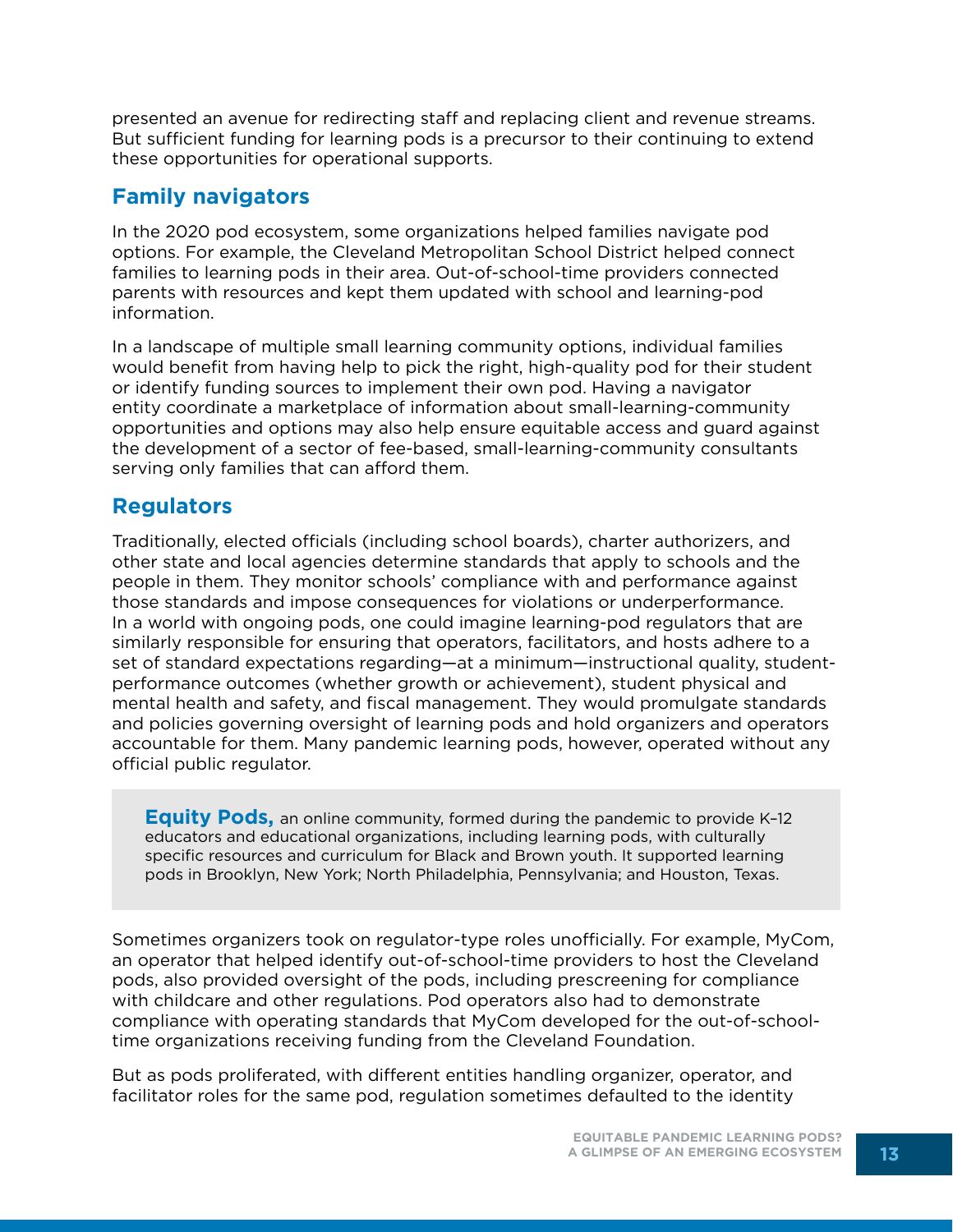or status of a party participating in the pod. For example, childcare licensing requirements may have applied to a childcare facility or out-of-school-time provider hosting a small learning community but not a local church. Parent-run pods may have been subject to state and district homeschool rules if they unenrolled their children from their public school of record. If small learning communities persist and spread, policymakers will need to devote more intentional design to the role of regulator.

## **Looking ahead for future pods**

Education innovations that spring up due to parent demand, such as learning pods, offer opportunities for individuals and organizations outside of the conventional school system structure to make new connections with students, offer them new learning environments, and bring new resources to education. The ecosystem of supports for learning pods introduced tantalizing possibilities for community members to provide more individualized education environments for students in a postpandemic future.

For pods to continue or restart in a future crisis—and, most important, to serve all students equitably and with high-quality learning—communities need a rich ecosystem that ensures an accessible, sufficiently funded supply of quality options, helpful information for families and those involved with running and supporting pods, and ways of ensuring accountability for students' safety and–ultimately–learning. Based on what we learned through this research, leaders interested in fostering small learning communities in their locales can follow a few key guideposts:

- **1. Start with the "organizer."** Although many roles make up the pod ecosystem, the organizer is foundational: the entity that can ensure that all vital roles in the ecosystem are filled. The organizer can recruit operators and hosts; inventory available supports and act to fill gaps; and ensure families have the information they need to navigate learning options. Organizers can play other ecosystem roles themselves, or they can enlist partner organizations to play these roles. Without a strong organizer, the ecosystem is likely to be incomplete. And small learning communities are much less likely to achieve equity goals if there is no organizer seeking to ensure that students who most need pods and other supports have access.
- **2. Focus on ecosystem gaps.** As described in this report, many roles make up a thriving ecosystem for small learning communities. Organizers can focus attention on ecosystem elements that our research suggests would likely be lacking. Critical examples include special-education services, ensuring that small learning communities are fully accessible, and talent services to recruit, place, and support educators and noneducators in pods. These two stand out because most locales would probably lack any preexisting organizations to fill these roles, as existing special-education and talent organizations are likely focused on schools. A strong organizer can incubate, recruit, or otherwise make sure each element is in place.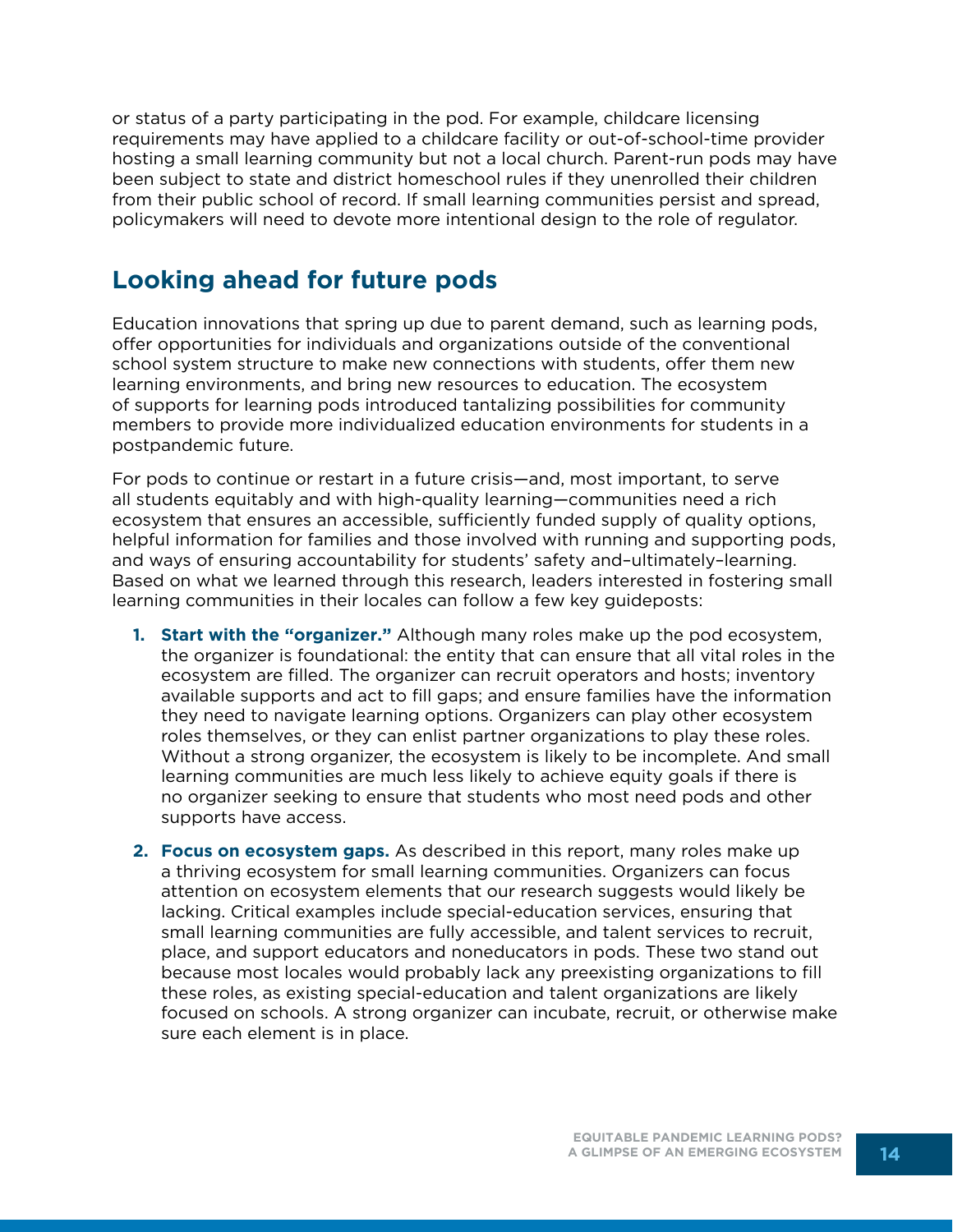- **3. Attend to funding.** During the pandemic, small learning communities sprang up in a funding environment that would not be replicated in more "normal" times. Pod operators and hosts were sometimes organizations with preexisting funding that couldn't carry out their normal activities; they could repurpose idle staff and facilities without needing additional funding. And philanthropy was poised to help, given the emergency of a global pandemic. These conditions wouldn't exist in a post-COVID-19 effort to foster small learning communities across a city. So organizers would need to address funding in a more systematic, sustainable way. At scale within a city, one could imagine a situation in which school districts achieved savings by having so many students attend "school" elsewhere that it would be feasible to have some public school funding "follow" students to pods. Such an arrangement, however, would face extraordinary political and practical barriers. An alternative would be to arrange for districts to provide some range of services to pods, such as including them on transportation routes or providing services to students with disabilities within small learning communities. Another is to find ways of "braiding" multiple sources (such as funding for child care, after-school programming, or student support). Still another alternative would be to try to fund pods philanthropically, but that would likely place a severe limit on scale or longevity, or both.
- **4. Move (with caution!) toward accountability.** If pods became not a temporary phenomenon but a durable part of the landscape, questions of accountability would become more urgent to address. How can authorities ensure that pod environments are safe and conducive to learning? Should pod operators somehow be responsible for how much students learn or other values while in their care? If so, how? As organizers and potential regulators grappled with these questions, caution would be in order: overregulation could negate some of the real potential of small learning communities to make students' experiences very different from the norm. At the same time, especially if public funds are in play, leaders have good reason to look for ways to ensure that "different" still meets some bar of quality and that families have visibility into whether students are thriving in a learning community. Given the diversity of pods, standardized measures will have limits; organizers can consider alternatives, such as family- or expert-driven rating systems and the use of surveys to gauge and report family and educator satisfaction.
- **5. Pursue equity.** When "pandemic pods" first emerged, many associated them with groups of advantaged families hiring teachers to tutor their children in their homes. But soon, a wide range of small learning communities emerged to serve a diversity of children. While this proliferation showed that pods can advance equity, any decentralized activity that requires resources will favor the advantaged—unless strong actors counterbalance that force with an equityoriented agenda. Organizers can play the critical role of ensuring that small learning communities serve students who need learning boosts the most.

Attending to these challenges will not address all of the issues a locale would face but could go a long way toward fostering an array of small learning communities that can provide options for an increasingly diverse student body.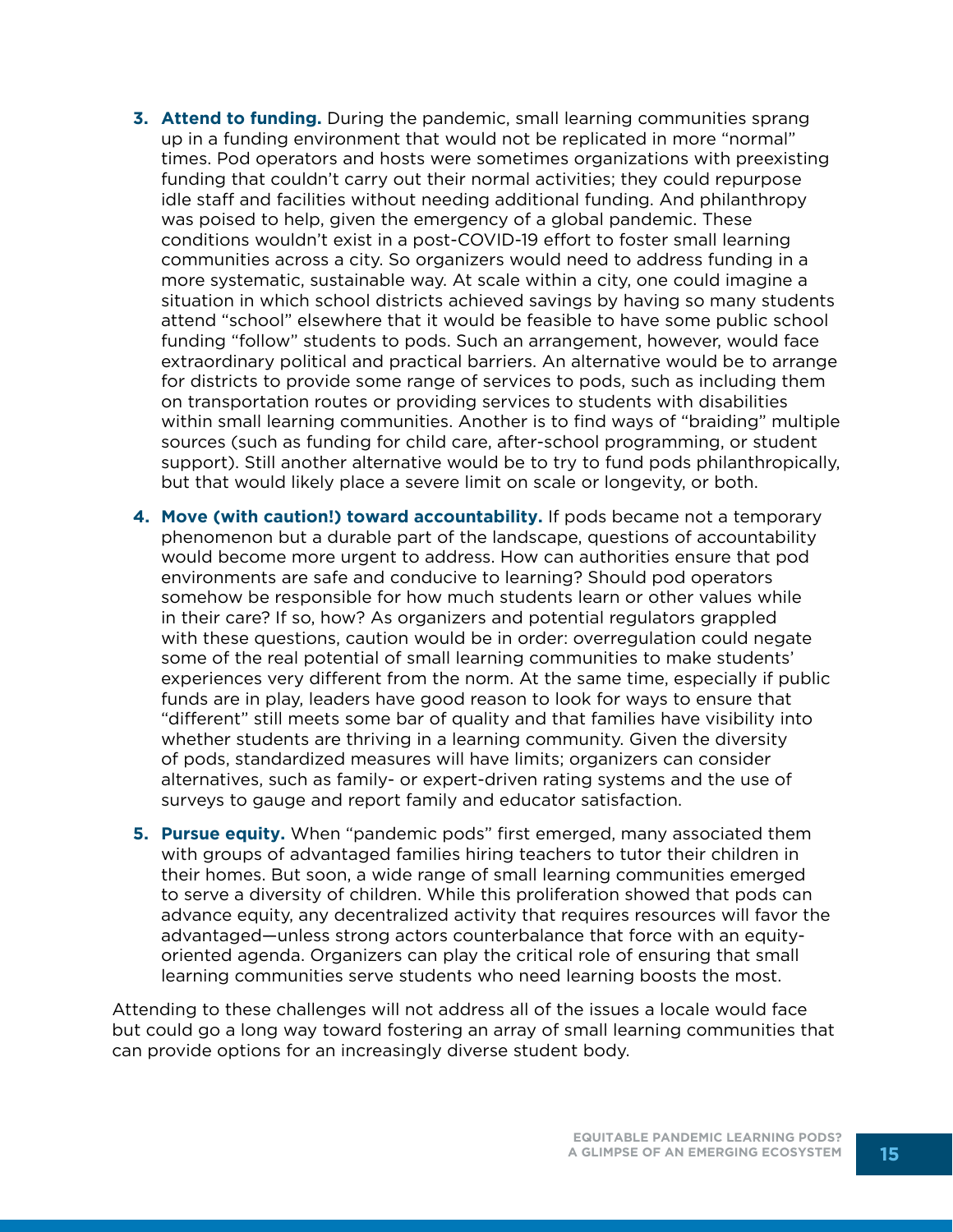## **About the Authors**

**Bryan C. Hassel** is the co-president of Public Impact. Dr. Hassel consults nationally with leading public agencies, nonprofit organizations, and foundations working for dramatic improvements in K–12 education. He co-leads the Opportunity Culture initiative and is a recognized expert on teacher and principal effectiveness, school turnarounds, school funding systems, and charter school excellence. His work has appeared in Education Next, Education Week, and numerous other publications. He was named to the spring 2015 class of the Pahara-Aspen Education Fellows Program, designed to support exceptional leaders reimagining U.S. public schools. Dr. Hassel received his Ph.D. in public policy from Harvard University and his master's degree in politics from Oxford University, which he attended as a Rhodes Scholar. He earned his B.A. at the University of North Carolina at Chapel Hill, which he attended as a Morehead-Cain Scholar.

**Juli Kim** is a former senior consultant with Public Impact conducting qualitative research and analysis. Her work addressed a variety of education issues with a focus on school turnarounds, charter schools, and the role of philanthropy in education. Before joining Public Impact, Ms. Kim was the program director for the North Carolina Network of Grantmakers, the state's only forum promoting and facilitating information-sharing and collaboration among foundations working in North Carolina. Ms. Kim also worked for various North Carolina state agencies and nonprofits conducting legislative and policy work related to systemic reform in the areas of juvenile and criminal justice, and domestic violence and child well-being. She previously practiced law at the Children's Law Center, now called the Council for Children's Rights, in Charlotte, N.C., representing juveniles alleged to be delinquent and undisciplined, and she has been a middle school social studies teacher. Ms. Kim is a graduate of the University of North Carolina and the University of North Carolina School of Law.

**Paola Gilliam** is the senior media coordinator for Public Impact, supporting the communications team's efforts internally and externally on written, video, and social media. Her previous experience includes internships with the Southern Oral History Program and Freedom School Partners, and as a student teaching assistant. Ms. Gilliam holds a B.A. in media and journalism from the University of North Carolina at Chapel Hill, where she specialized in public relations.

## **About the Center on Reinventing Public Education**

CRPE is a nonpartisan research and policy analysis center affiliated with Arizona State University's Mary Lou Fulton Teachers College. We develop, test, and support bold, evidencebased, systemwide solutions to address the most urgent problems in K–12 public education across the country. Our mission is to reinvent the education delivery model, in partnership with education leaders, to prepare all American students to solve tomorrow's challenges. Since 1993 CRPE's research, analysis, and insights have informed public debates and innovative policies that enable schools to thrive.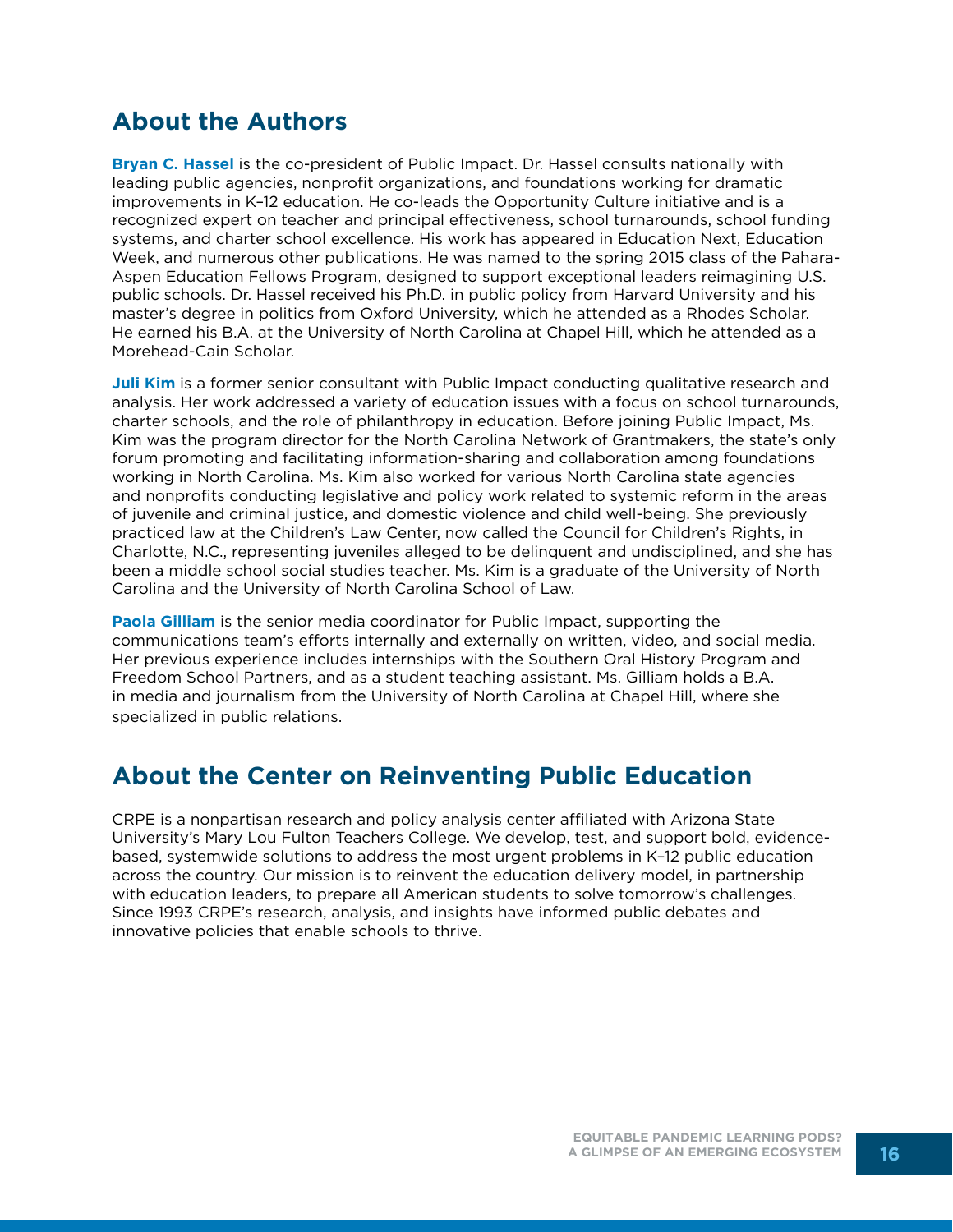| Pod support role                   | <b>Learning Pod Site</b>                                                                                                                                                                           |                                                                                                                                  |                        |                                                                                                                 |                                                                                                                                                                                 |                                                                                                                                                                    |  |  |
|------------------------------------|----------------------------------------------------------------------------------------------------------------------------------------------------------------------------------------------------|----------------------------------------------------------------------------------------------------------------------------------|------------------------|-----------------------------------------------------------------------------------------------------------------|---------------------------------------------------------------------------------------------------------------------------------------------------------------------------------|--------------------------------------------------------------------------------------------------------------------------------------------------------------------|--|--|
|                                    | <b>Boston Community</b><br><b>Learning Collaborative</b>                                                                                                                                           | <b>Cleveland Academic</b><br><b>Learning Pods</b>                                                                                | <b>Engaged Detroit</b> | <b>Equity Pods</b>                                                                                              | <b>Community Works</b><br>Louisiana                                                                                                                                             | Southern Nevada<br><b>Urban Micro Academy</b>                                                                                                                      |  |  |
| Organizers                         | The Community Learning<br>Collaborative: Latinos<br>for Education, YMCA<br>of Greater Boston. The<br><b>BASE, Inquilinos Boricuas</b><br>en Acción (IBA)                                           | The Cleveland Foundation.<br>Cleveland Metropolitan<br>School District (CMSD),<br>MyCom, United Way                              | <b>Engaged Detroit</b> | <b>Equity Pods</b>                                                                                              | <b>Community Works</b><br>Louisiana                                                                                                                                             | Nevada Action, the City of<br>North Las Vegas                                                                                                                      |  |  |
| <b>Funders</b>                     | The Lynch Foundation                                                                                                                                                                               | The Cleveland Foundation.<br>United Way, some<br>redirected funding from<br>CMSD<br>Funds distributed by<br>MyCom and United Way | National Parents Union | Partnerships with funding<br>organizations such as the<br>Flex Institute; Equity Pods<br>did online fundraising | The Vela Education Fund                                                                                                                                                         | City of North Las Vegas                                                                                                                                            |  |  |
| School of record                   | District schools                                                                                                                                                                                   | District schools                                                                                                                 | Homeschool             | Homeschool                                                                                                      | Homeschool or district<br>school (one pod of each)                                                                                                                              | Microschool, listed by the<br>state as a homeschool<br>collective, with students<br>receiving curriculum from<br>the learning models Prenda<br>or Cadence Learning |  |  |
| <b>Operators</b>                   | YMCA, The BASE, IBA                                                                                                                                                                                | Out-of-school-time<br>organizations                                                                                              | Homeschool             | The local pod provider                                                                                          | Community Works<br>Louisiana                                                                                                                                                    | Nevada Action, Prenda,<br>and Cadence Learning                                                                                                                     |  |  |
| <b>Hosts</b>                       | Two of the four<br>community-based<br>organizations that formed<br>the Community Learning<br>Collaborative hosted<br>learning pods at their<br>facilities; a third used<br>space in a local church | Out-of-school-time<br>centers                                                                                                    | Parents                | Local pod provider                                                                                              | <b>Community Works</b><br>Louisiana office space,<br>Broadmoor Arts and<br><b>Wellness Center office</b><br>(same location as<br>Community Works office),<br>and a local school | City of North Las Vegas<br>provided two recreation<br>centers and a library                                                                                        |  |  |
| <b>Facilitators provided</b><br>by | YMCA, IBA, The BASE,<br>Latinos for Education                                                                                                                                                      | Out-of-school-time<br>providers                                                                                                  | Parents                | Educators hired by local<br>pod                                                                                 | <b>Community Works</b><br>Louisiana                                                                                                                                             | Nevada Action (called<br>learning guides) and City<br>Parks and Recreation staff                                                                                   |  |  |